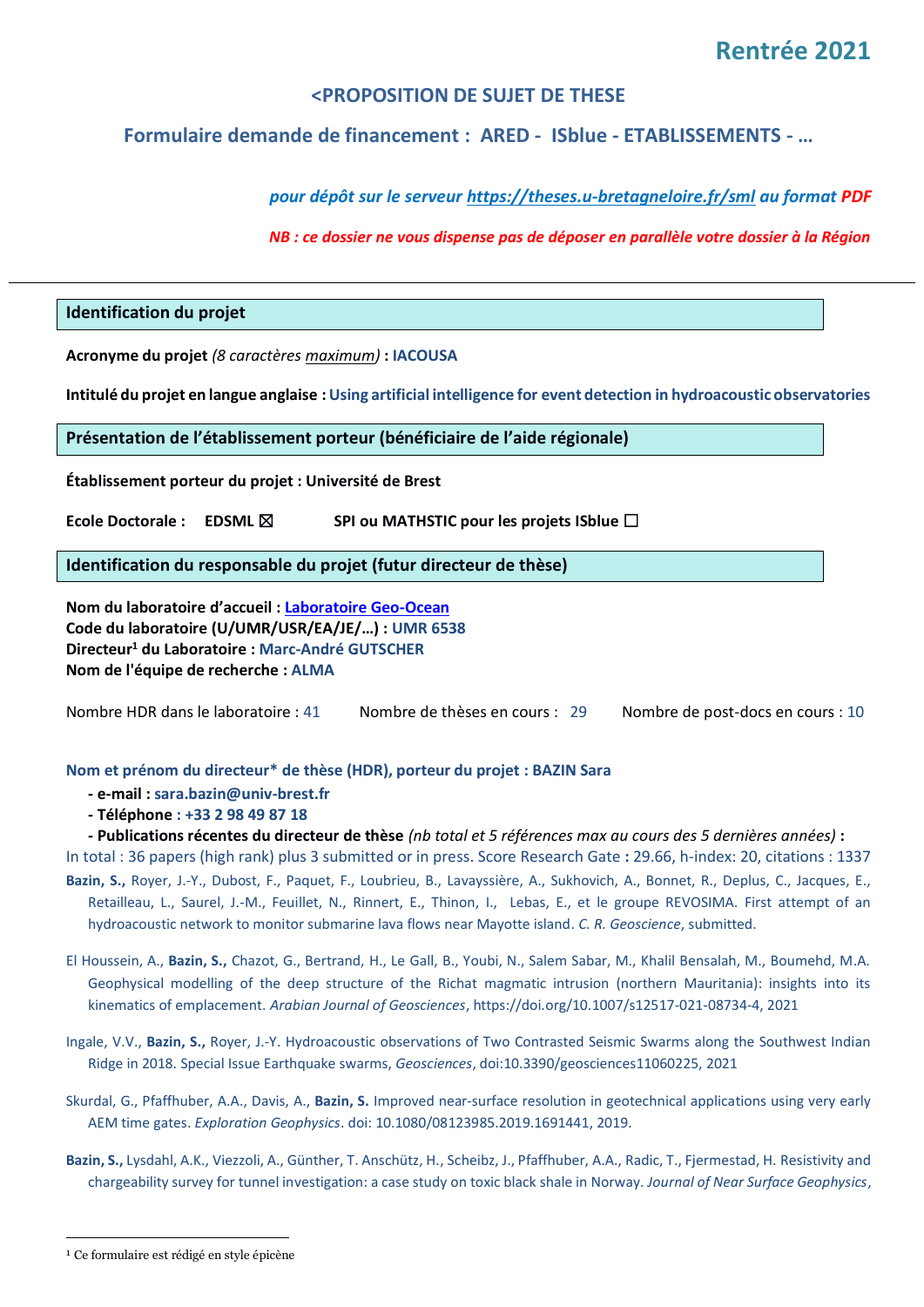# **- Expériences d'encadrement et co-encadrement de doctorants (passées et en cours)**

(nom des doctorants dirigés et en cours et antérieurement, sur les 6 années passées : sujet, financement, date de soutenance, et situation professionnelle actuelle si connue)

**INGALE Vaihab :** Oct. 2020-present. Dynamic of seafloor spreading viewed through the analysis of seismic swarms detected in the last decade along three mid-oceanic ridges with contrasted spreading rates. Brest Univ. Thesis on going - Funding 50% ARED + 50% Isblue - Co-advisor : Jean-Yves Royer (LGO)

### **Co-encadrant scientifique : CAZAU Dorian**

**Laboratoire de recherche co-encadrant** (nom + code U/UMR/USR/EA/JE/…) [Lab-STICC -](https://labsticc.fr/en) UMR 6285

- **- e-mail : dorian.cazau@ensta-bretagne.fr**
- **- Téléphone : +33 6 72 55 34 94**
- **- Expériences d'encadrement et co-encadrement de doctorants (passées et en cours)** (nom des doctorants dirigés et en cours et antérieurement, sur les 6 années passées : sujet, financement, date de soutenance, et situation professionnelle actuelle si connue)

**NGUYEN HONG DUC Paul :** Development of artificial intelligence methods for marine mammal detection and classification of underwater sounds in a weak supervision (but) Big Data-Expert context.

Thesis on going. Funding French (DGA)-UK. Defended on 17/12/2020 at Sorbonne University. Now postdoc at Dalhousie Univ. (Halifax, Canada) - Co-advisor

**ZAMBRA Matteo :** Nov. 2020-present. Méthodes IA multimodales dans des contextes d'observation océanographiques et de surveillance maritime multi-capteurs hétérogènes.

Thesis on going - CIFRE funding and Naval Group within the OceaniX Chair- Co-advisor

**DUBUS Gabriel :** Nov. 2021-present. Using artificial intelligence for the development of an Oceanic Acoustic Soundscape Identification System (OASIS)**.** 

Thesis on going – Funding from Sorbonne University - Co-advisor

### **Co-encadrant scientifique : CLORENNEC Dominique**

**Laboratoire de recherche co-encadrant** (nom + code U/UMR/USR/EA/JE/…) SM[E Quiet-Oceans](https://www.quiet-oceans.com/)

# **- e-mail : dominique.clorennec@quiet-oceans.com**

**- Téléphone : +33 9 82 28 21 23**

# **- Expériences d'encadrement et co-encadrement de doctorants (passées et en cours)**

Head of the acoustics and bioacoustics department. In charge of impact studies taking into account acoustic propagation. In-situ measurements in shallow water environments to assess the sound levels as well as the frequentation of marine fauna on a large time scale.

Supervision of ENSTA internships (2nd or 3rd year), Master2 in Acoustics, University of Le Mans.

# **Financement du projet de thèse**

**En cas de financement à 50 %, le cofinancement est-il déjà identifié** *(oui/non)* **: non**

**Si oui, préciser la nature du cofinancement** (*ANR, partenaire privé, Ademe, etc.*) :

**Si le cofinancement n'est pas encore confirmé, date prévue de réponse du cofinanceur :**

**En cas de non-obtention du cofinancement demandé, une autre source de cofinancement est-elle identifiée** *(oui/non)* **:**

**Si oui, laquelle :**

**Sollicitez-vous un co-financement Is-Blue ( y compris ARED Is-Blue)** *(oui/non)* **? oui**

**Important : Veillez à bien compléter les différents co financements sollicités sur le serveur Thèses en Bretagne Loire lors du dépôt de votre dossier.**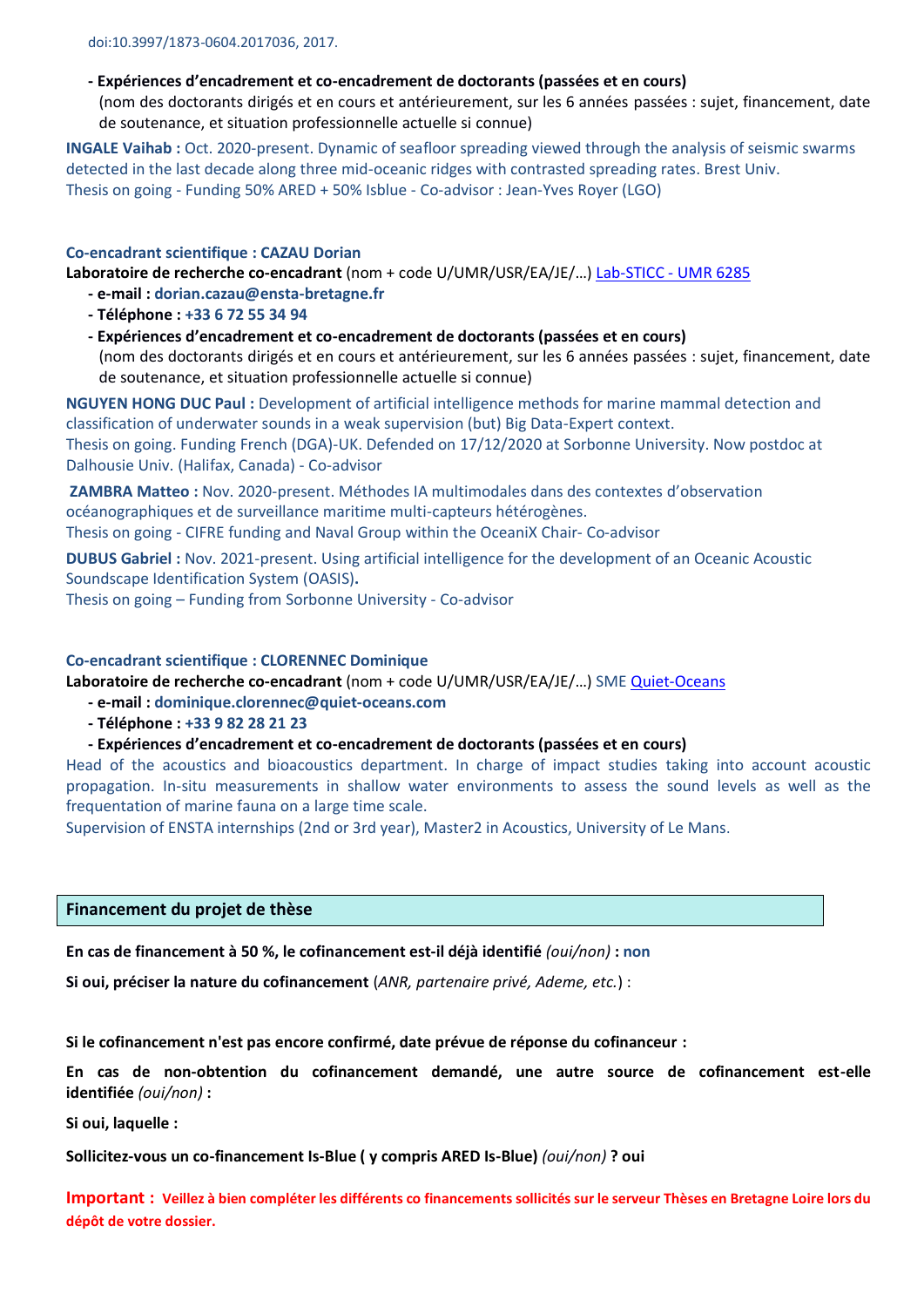# **Projet de thèse en cotutelle internationale**

### **S'agit-il d'un projet de thèse en cotutelle internationale dans le cadre d'une convention** *(oui/non)* **: non**

**Si oui, préciser l'établissement pressenti** (*et le pays de rattachement*) :

### **Ce projet de thèse fera-t-il l'objet d'un cofinancement international** *(oui/non)* **: non**

*(Rémunération du doctorant par l'établissement implanté sur le territoire régional (18 mois sur 36 mois), et l'établissement étranger, qui s'engage également à rémunérer le doctorant dans le cadre de son séjour à l'étranger, soit durant 18 mois -a minima-)*

**En cas de cofinancement international, préciser -***si vous en avez connaissance***- l'organisation du calendrier des périodes de séjour :**

Préciser quel est le stade du projet international (joindre une lettre d'engagement du partenaire)

# *Présentation du projet (en langue française ou anglaise, 2 à 3 pages)*

# *merci de respecter ce format maxi compatible avec extranet région*

# **Résumé du projet** *(4000 caractères maxi espaces compris) :*

Mooring networks of autonomous hydrophones is an effective way to monitor the ocean soundscape and its sources: underwater earthquakes and volcanic eruptions, marine mammals, icequakes, sea-state, ship noise... For more than 10 years, the Laboratory Geo-Ocean has been maintaining hydroacoustic networks in the open ocean, composed of a few hydrophones moored in the sound channel, which acts as an acoustic waveguide, carrying acoustic waves over thousands of kilometers. In the Indian Ocean, the OHASISBIO network comprises 7 to 9 distant hydrophones continuously recording low-frequency sounds (0-120Hz) since 2010 (Royer et al., 2015). Near Mayotte island, the MAHY network has been monitoring the activity of the new underwater volcano since 2020 thanks to 4 moored hydrophones (Bazin et al., in review). Their objectives are to monitor the seismic and volcanic activity but also the presence and migration patterns of large whales, and the oceanic ambient noise in general. Over the years, passive acoustic monitoring of the ocean has resulted in very large data sets. The preliminary, but indispensable and time-consuming step in the data analysis consists in manually identifying the different types of acoustic events. To achieve a more complete and efficient analysis, we wish to develop artificial intelligence (AI) applications for event detection and signal discrimination in our acoustic database. The novelty is to employ modern deep learning techniques to efficiently discriminate the broad variety of signals present in the soundscapes. The student will build on some preliminary experience from the supervisors (Cazau et al., 2021; Torterotot, 2020). Available hydrophone data will be used to design the detection method: parts of the OHASISBIO and MAHY datasets have already been manually processed and classified, and will serve for training of the machine learning model. Other hydroacoustic datasets collected by Lab-Sticc and by the start-up Quiet-Oceans will also be analyzed. They are usually shorter but encompass a wider range of environments and sources. They also use different types of acoustic sensors with higher frequency-bands, and will therefore generate different types of false-alarms. The student will have the opportunity to participate to maintenance oceanographic cruises in the Indian Ocean and instrument deployments in several French coastal regions for industrial projects.

The originality of the PhD project lies in the collaboration of supervisors specialized in geoscience, in marine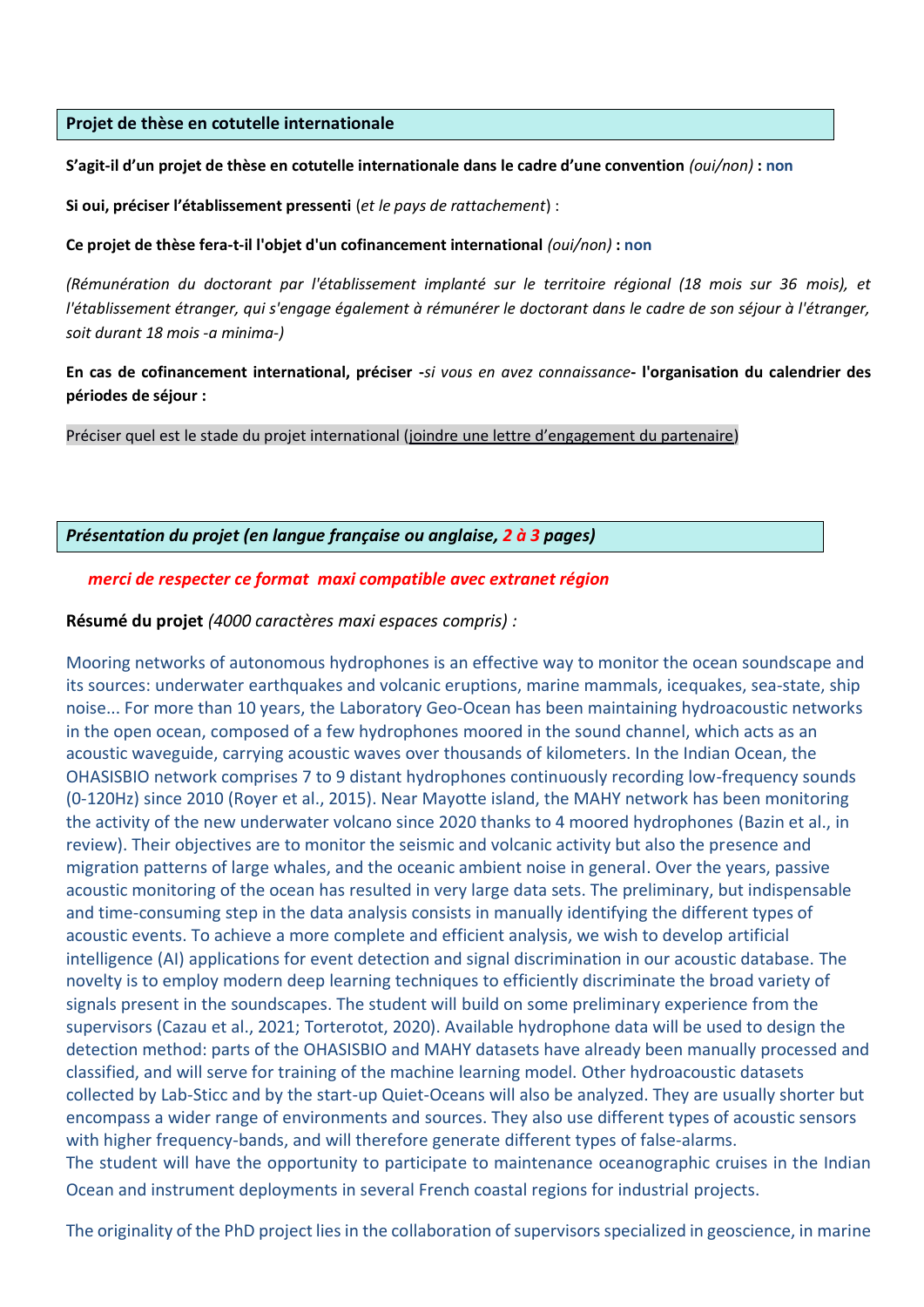#### acoustics, and in AI.

# Key words: hydroacoustics, deep learning, event detection, marine mammals, seismicity, submarine volcano

#### References:

- Bazin et al. (in review). First attempt of an hydroacoustic network to monitor submarine lava flows near Mayotte island. Comptes rendus Géosciences.
- Cazau et al. (2021) Multimodal deep learning for cetacean distribution modeling of fin whales (Balaenoptera physalus) in the western Mediterranean Sea. *Machine Learning, Springer Verlag.* doi:10.1007/s10994-021-06029-z
- Royer et al. (2015). Seafloor seismicity, Antarctic ice-sounds, cetacean vocalizations and long-term ambient sound in the Indian Ocean basin, *Geophys. J. Int.*, doi: 10.1093/gji/ggv178

Torterotot, M. (2020). Traitement et analyse de signaux bioacoustiques dans l'océan Indien austral. UBO *doctoral thesis*.

### **Présentation détaillée du projet :**

**1 - Hypothèse et questions posées, état de l'art, identification des points de blocages** scientifiques (4000 caractères maxi espaces compris)

Understanding the context and relative contributions of the different sound sources provides key insights into how anthropogenic changes to ocean soundscape may affect marine life and the overall health of the ocean. Marine mammals use vocal communication to aid in mating, rearing of young, group cohesion and feeding. Weather conditions, anthropogenic noise and geological processes also make important contributions to marine soundscape. The Global Ocean Observing System (GOOS) recently adopted ocean sound as an Essential Ocean Variable (EOV) necessary to characterize sound sources and potential impacts on marine life.

Acoustic specialists now face a scientific challenge due to the diversity of sound sources and the difficulty to efficiently process the very-large time series data. In the current situation, each community focuses on one type of sound while there is a need for detection and processing techniques that are able to grasp the wide diversity of soundscape in time and spatial scales. Our PhD project aims at developing new automatic methods to detect, classify and locate the different sound sources in our existing hydroacoustic databases.

#### **2 - Approche méthodologique et techniques envisagées :** (4000 caractères maxi espaces compris)

The novelty is to employ machine learning techniques to efficiently discriminate the broad variety of signals present in the soundscapes. The LGO and the Lab-Sticc supervisors propose to team-up to help the PhD student develop artificial intelligence (AI) techniques in the hydroacoustic context. The student will develop an automatic detection and classification tool for acoustic signals recorded in the ocean, based on machine learning techniques. She/he will benefit the proximity to a commercial company (Quiet-Oceans) and will therefore be familiar with practical applications for the offshore industry. Among the wide range of approaches for intelligent classification, we seek for the implementation that would best extract information from our growing acoustic database. Available hydrophone data can be used to design the detection method: parts of the datasets (OHASISBIO and MAHY at LGO and other datasets collected by Lab-Sticc and Quiet-Oceans) have already been manually processed and classified, and will serve for training of the machine learning model. The student will select events representative of each species (marine mammals, dolphins, benthic etc), different type of geo-events (volcano-tectonic seismic events, long-period seismic events, teleseisms, volcano degassing events, submarine landslides, explosions), as well as anthropogenic sounds (airguns from seismic surveys, ship noise, etc), and define their characteristics (duration, amplitude, frequencies, waveform).

Bioacoustic catalogs will be used to establish statistics on the presence of marine mammals and its evolution over the years, a key to developing conservation measures for biodiversity. Furthermore, ocean noise pollution by anthropogenic noise is becoming a major issue and its evolution has yet to be characterized in the long term.

Once the geo-events are detected and classified on several hydrophones, their source can be localized based on their arrival times, the geometry of the network, and the sound-speed in the ocean. Ultimately, the seismic catalogs will depict the spatial and temporal seismicity that will help understand the dynamics of seafloor spreading. Lava eruption and explosion catalogs will characterize the Mayotte volcano activity and will help quantify the risk for the Mayotte population and for the local ship activity.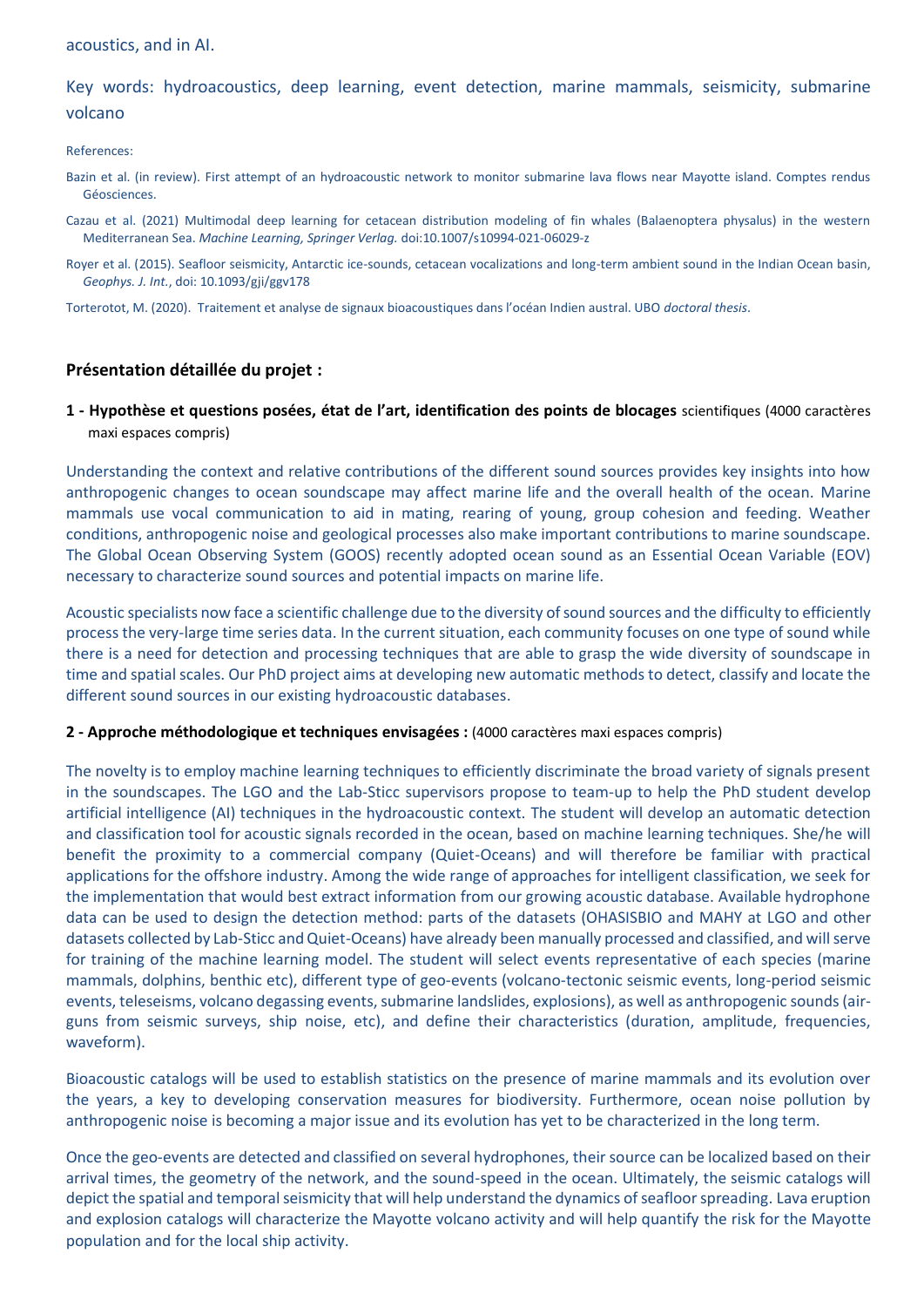# **3 - Positionnement et environnement scientifique dans le contexte régional, national et international :**

At the regional level, this project participates in the work of a group formed in Brest on underwater acoustics, particularly on the interpretation and modelling of acoustic waves. This group brings together researchers from IMT Atlantic, ENSTA Bretagne, SHOM, LGO, École Navale, and Quiet-Oceans. This work focuses on the processing and interpretation of noise of biological (large whales, dolphins, benthic), geological (earthquakes, volcanic eruptions), cryogenic (icequakes), oceanic (sea state), and anthropogenic (ships) origin.

The LGO is the only French academic laboratory that maintains long-term hydro-acoustic networks. It is well established in the international scientific community and has a good publishing record. Jean-Yves Royer started this endeavor in 2000 and has since initiated several collaborations with scientists in marine biology (including at ENSTA) and oceanography. Thanks to a Region Bretagne financial support, the LGO has developed a monitoring strategy employing cost-effective and resilient instruments to acquire long-term hydroacoustic datasets over large marine regions. LGO will also hosts the future national pool of advanced hydrophones within the MARMOR project financed by the PIA3/EQUIPEX.

The NOAA's Pacific Marine Environment Laboratory is the only academic team to deploy high-sea hydrophone networks to monitor ocean seismicity. Some collaborations are on-going. Internationally, our results are of interest to the Vienna-based Comprehensive Nuclear-Test-Ban Treaty Organization (CTBTO), which maintains real-time hydroacoustic stations in different parts of the world ocean. The objective of the CTBTO is to detect suspicious explosions in the water column in real time and at great distances.

Founded in Brest in 2010 and based on a recognized expertise in marine acoustics and oceanography mainly developed in the defense research, Quiet-Oceans has become the French leader in environmental studies specialized in the underwater noise issue. Expert in passive acoustics, underwater noise prediction, monitoring and mitigation, Quiet-Oceans provides state-of-the-art risk assessment tools and management capabilities to help the offshore industry to secure their projects. Quiet-Oceans is involved in French and international offshore projects such as offshore windfarm developments, coastal infrastructure developments, seismic surveys, conservation projects, etc. Quiet-Oceans is member of the Technical Group Noise (TG Noise) appointed by the European Commission to provide advice and recommendations the governments about the implementation of the Marine Strategic Framework Directive (MSFD). Quiet-Oceans is involved in a number of European collaborative projects (FP7/AQUO, INTEREG/BIAS, LIFE/AGESCIC, LIFE/PIAQUO, INTEREG/JONAS, H2020/SATURN) and international projects, especially in the Western Indian Ocean (FFEM/QWIO).

# **4 - Contexte scientifique et partenarial : éléments généraux (ERC, CPER, FEDER, Breizhcop …)** (4000 caractères maxi espaces compris)

The PhD student will analyze data collected by a pool of instruments financed by Région Bretagne/FEDER within the CPER project ODO-3D.

The PhD student will work in collaboration with Quiet-Oceans, a start-up company specialized in the emerging issue of underwater noise. Its expertise covers underwater noise forecasting, risk assessment and consulting services to reduce the impact of noise on biodiversity. The company carries out research focused on ensuring Good Environmental Status regarding noise level in European waters in accordance with the Marine Strategy Framework Directive (MSFD) and its implementation within the respective domestic laws of European countries. Their team has more than 15 years of combined experience in management, project planning, oceanographic engineering and scientific marine acoustic research in manufacturing, the military and academia. Their wide range of customers and partners gives QO a global and objective perspective on the issue of underwater noise.

# **Vous sollicitez un financement ISblue, ou une ARED ISblue :**

# **Précisez le lien du sujet avec les thèmes ISblue**

| Thème ISblue                        | <b>Thème</b><br>principal | <b>Thème</b><br>secondaire<br>(si nécessaire) | Autre<br>(si nécessaire) |
|-------------------------------------|---------------------------|-----------------------------------------------|--------------------------|
| la régulation du climat par l'océan |                           |                                               |                          |